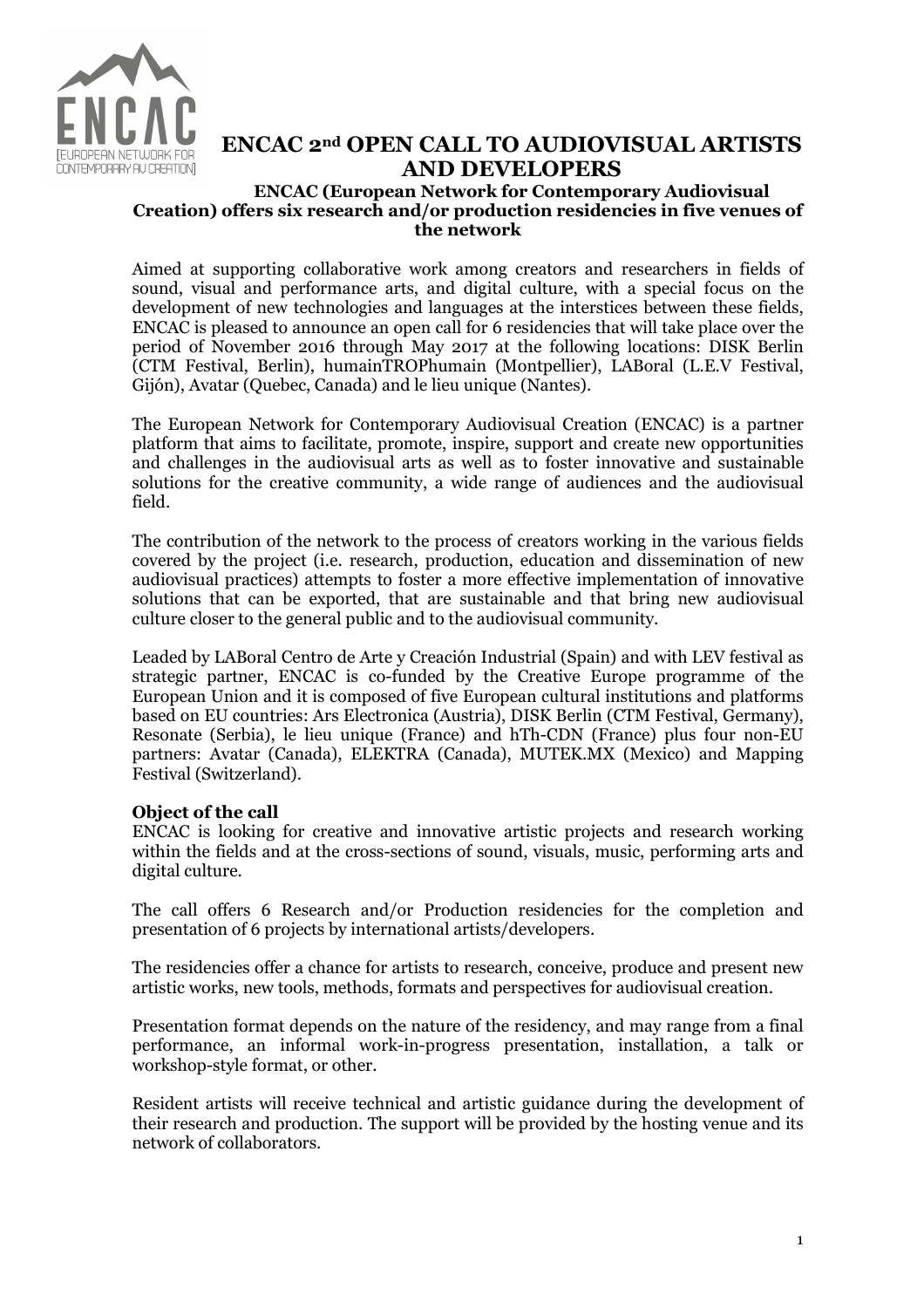

## Addressed to

This competition is open for artists/developers worldwide, which are working on all kinds of innovative concepts and ideas in the fields of intermedia research on sound, visuals, music, performing arts and digital culture. Each of the residencies also has particular focal points, as summarized here:

- sound and electronic art
- experimental audiovisual creation
- audiovisual creation and performance: new tools, methods, formats and perspectives
- scenic fact in relation to digital art and new technologies
- experimental music instruments

## Applications

Submitted project proposals must be original, unique, and as of yet unpublished. This call will not accept works that have been previously published or awarded prizes.

While applicants are asked to select the residence they wish to apply, the curatorial committee may consider that the project is more suitable for a different venue than the one selected by the applicant.

An applicant may apply for more than one residency.

The application should include:

- A personal testimony video introducing the artist(s), describing the choice of residency location and providing an outline of the concept/idea/project which the artist wishes to pursue (up to 5 minutes)

- A draft production plan with a budget and a timeline/schedule
- A selected portfolio of works which showcases projects the artist is proud of
- A bio and his/her/their contact details

Proposals may be submitted online http://encac2.laboralcentrodearte.org

The deadline for submission is 15th June 2016, at 11:00 AM (GMT+1). ENCAC would only address incidence reports about the web platform notified via email during 24 hours after the end of the call (up to June  $16<sup>th</sup>$ , 2016 at 11:00 AM, GMT+1.)

# Jury

The curatorial committee will meet on 20th and 21st September 2016 and select the winning projects. More information on the curatorial committee which is comprised by a member of each of the institutions and platforms involved in the network, here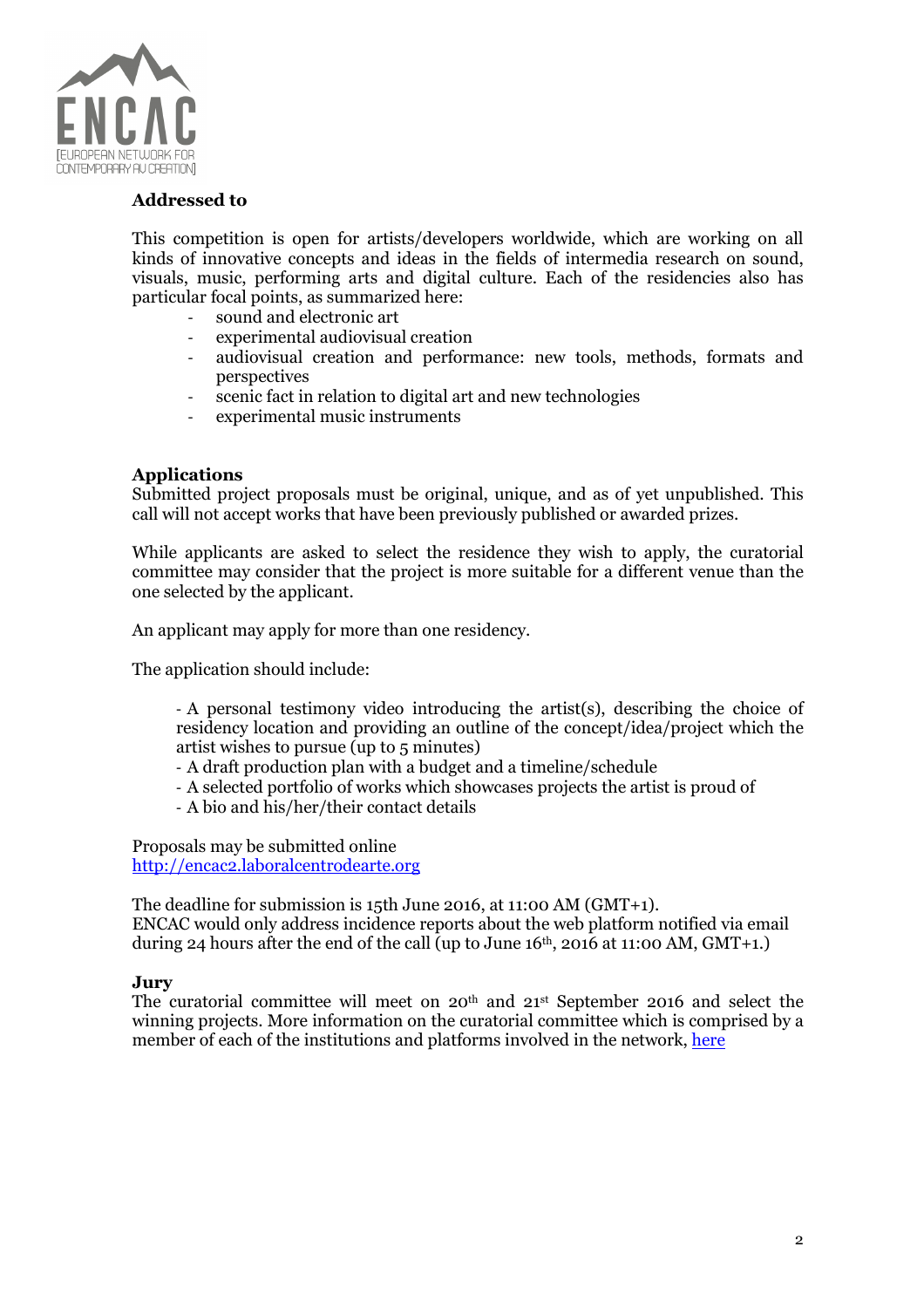

Every project submitted for consideration will be evaluated according to the following criteria:

- The predefined lines and themes of interest for ENCAC
- Technology used and quality of the proposal
- Degree of innovation  $\overline{\overline{}}$  originality
- Compelling conception
- High optimization of the resources available and suitability of the project for the selected venue
- Sustainable and adaptable to other ENCAC network venues
- Artistic and conceptual quality of the proposal

Exceptionally, the curatorial committee may consider that one of the proposals could potentially grow and further develop in an interesting way for the network, and for the project itself. In this case, it will be possible for the curatorial committee to assign the resources of two residencies to that specific proposal, doubling the budget and period of residency.

## Information and Queries:

For any additional information or queries regarding the open call: encac@laboralcentrodearte.org Participation in this call implies acceptance of these requirements.

#### **Conditions**

The monetary award will cover the full amount of expenses derived from the residency and presentation, subject to Personal Income Tax (IRPF) and other taxes under current legislation.

During the period of the residency, the artist will perform some public activity to show the creative and production process. This activity may include visits to the studio, talks and educational activities targeting different audiences.

The selected works will be presented in the venue where they have been produced but they could also be presented at any other venue/s or platform/s belonging to the network. The presentation will be adapted to the type of project, available space and context.

#### Entry details and rights

The artists or collective authors of the selected projects will be asked to sign a contract with the hosting institution which regulates terms, deadline revision, payment, and the transfer of public communication rights during the residence and presentation period as well as for the distribution of the artwork for promotional purposes.

Documentation and Promotion: The organizer LABoral together with the project partners (LEV Festival, ES, hTh-CDN Montpellier, FR, le lieu unique, FR, Ars Electronica, AT, DISK, DE, Magnetic Field N, RS, Avatar Quebec, CA, ELEKTRA, CA, MUTEK.MX, MX and Mapping Festival, CH) as well as supporters or board members of the institutions that integrate the European Network for Contemporary Audiovisual Creation wish to make the results of the competition accessible to as large audience as possible. To achieve this, a public relations and communication campaign aimed at particular media outlets (press, radio, TV and Internet) will be conducted. The works selected by the curatorial committee will be documented (as a whole or in part) via the following media: - LABoral website (www.laboralcentrodearte.org) - Project website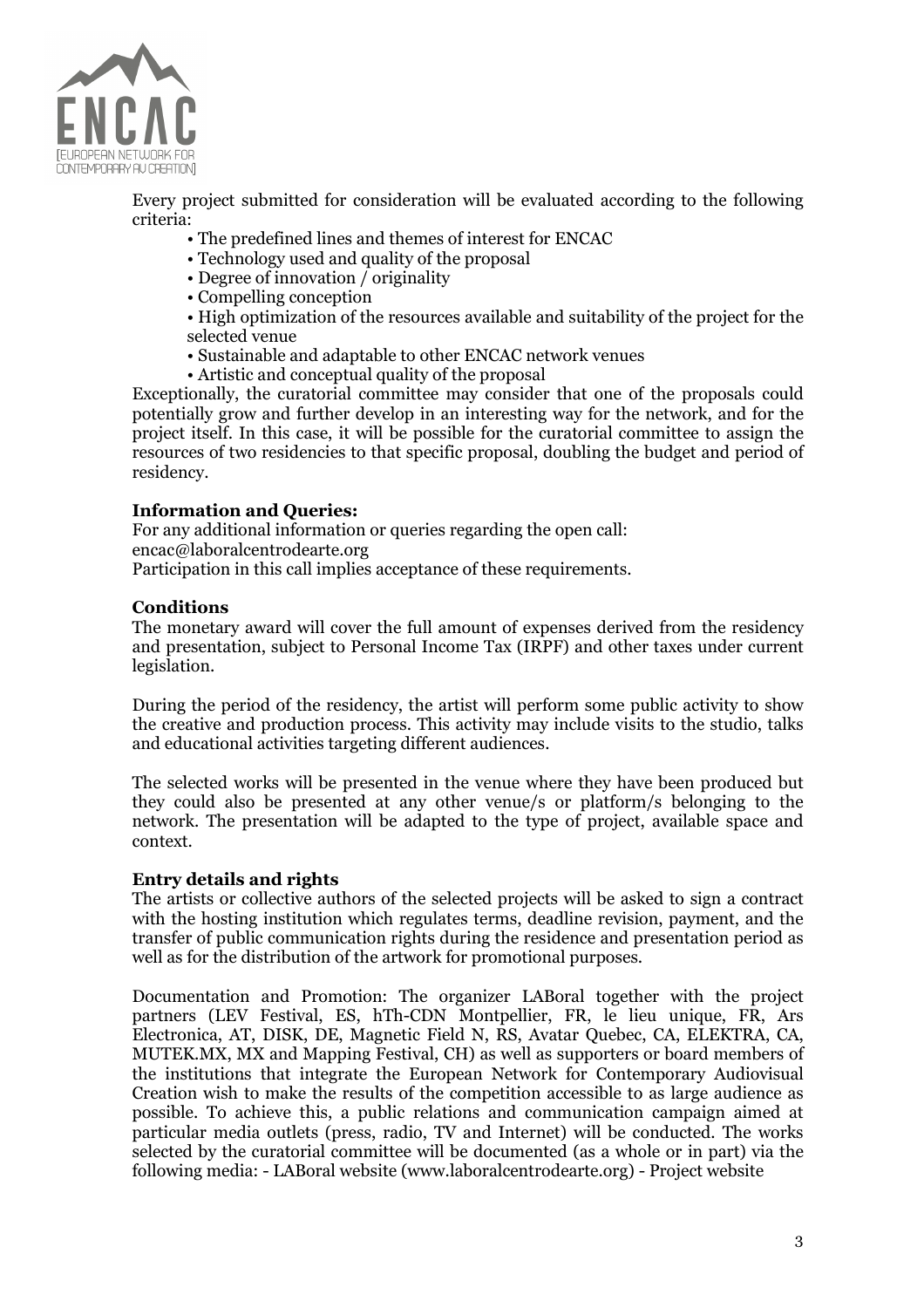

(http://www.laboralcentrodearte.org/en/encac)- Homepage and media of all project partners and supporters/board members' - catalogues and/or other brochures. All participants will be asked to submit texts and material accordingly. Participants are respectfully requested to prepare graphics and texts related to their residency and to submit them in the best possible quality. All participants will be asked to develop content (in the format agreed by the parties) for the multimedia label of the ENCAC network. In order to promote network activities, information about the work will be published via online prior to their presentation. Due to technical and organizational constraints, LABoral and the project partners reserve the right to determine the actual extent, timing and layout/editing of the above-mentioned material and documentation.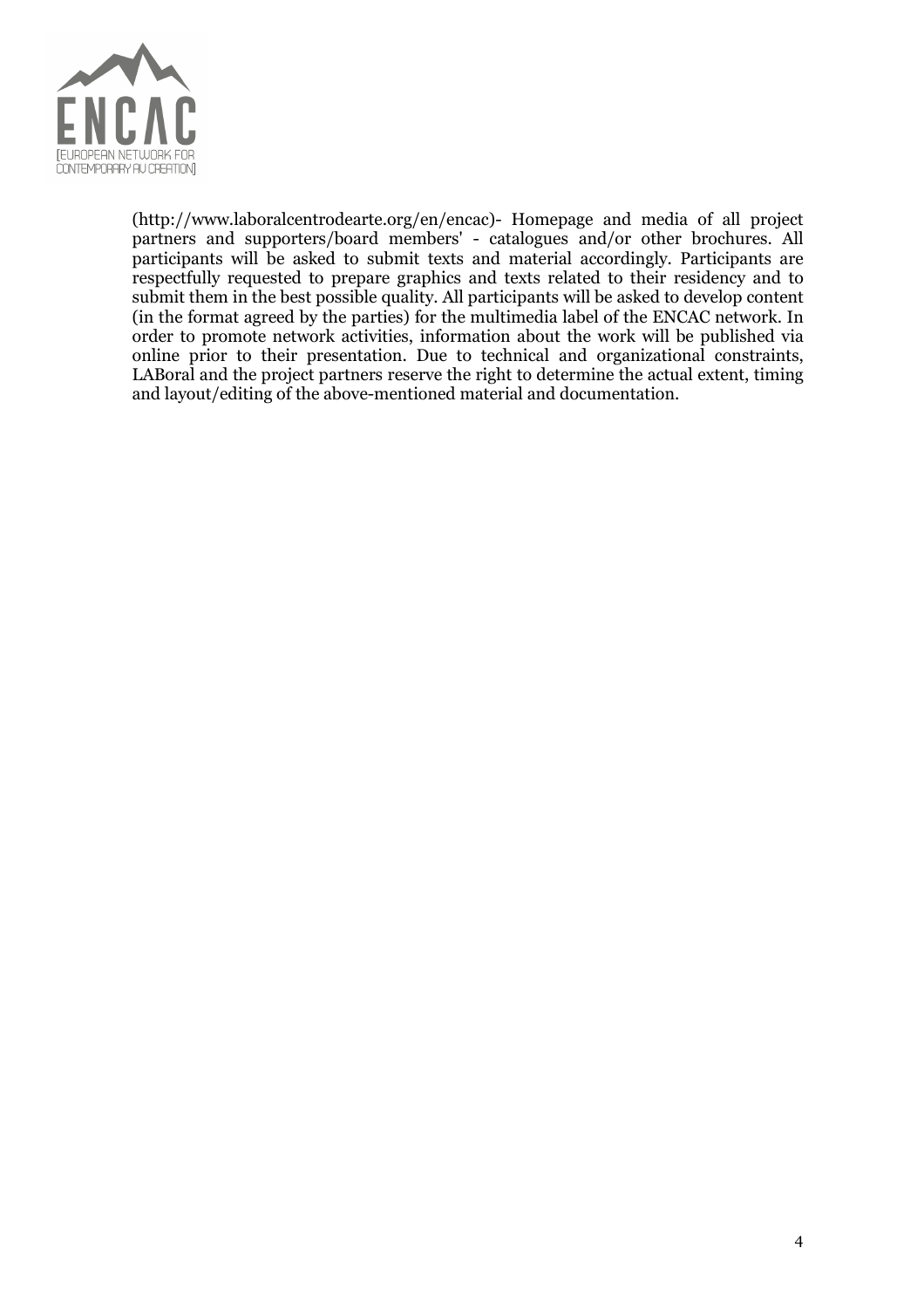

# Residence 1: Berlin, November 2016

Object: Research and Production of Audiovisual Art

Description: DISK Berlin is offering a chance to research, conceive, and present new tools, methods, formats, and perspectives for audiovisual creation and performance. Through its wide network of local collaborators, DISK Berlin will support the residency-holder with technical and artistic guidance. Advice may be provided by local artists, industry professionals, researchers and theorists, hackers, technological companies, and more, working within fields of sound, music, art, digital media and their cross-sections

#### Venue: TBA

**Period:** two weeks in November 2016 with the possibility of presentation at the CTM Festival 2017 ( $27<sup>th</sup>$  January- $5<sup>th</sup>$  February, 2017)

**Budget (gross):** 5.000  $\epsilon$  which include a fee for the artist, production costs for the project as well as travel, accommodation and per diems. Access to technical resources and technical assistance is available and not included in the gross figure.

Space: TBA

#### Available equipment:

1 Audio Mixer (12 Channels) Allen&Heath

- 2 Video Projectors (VGA/ DVI/ HDMI connection) 2000 Ansilumen,
- 2 small Opera/Back-pro Screens (180x240cm) (VGA/ Mini Displayport/ DVI)
- 1 HD Beamer (NOT Available during CTM-Festival)
- 1 pair Mackie Loudspeaker (SRM350) with tripods
- 1 Vestax DJ-Mixer 4 channel

4x Record Player/Line

1 Small Subwoofer Yamaha 100W

Further equipment may be available upon discussion with the artist.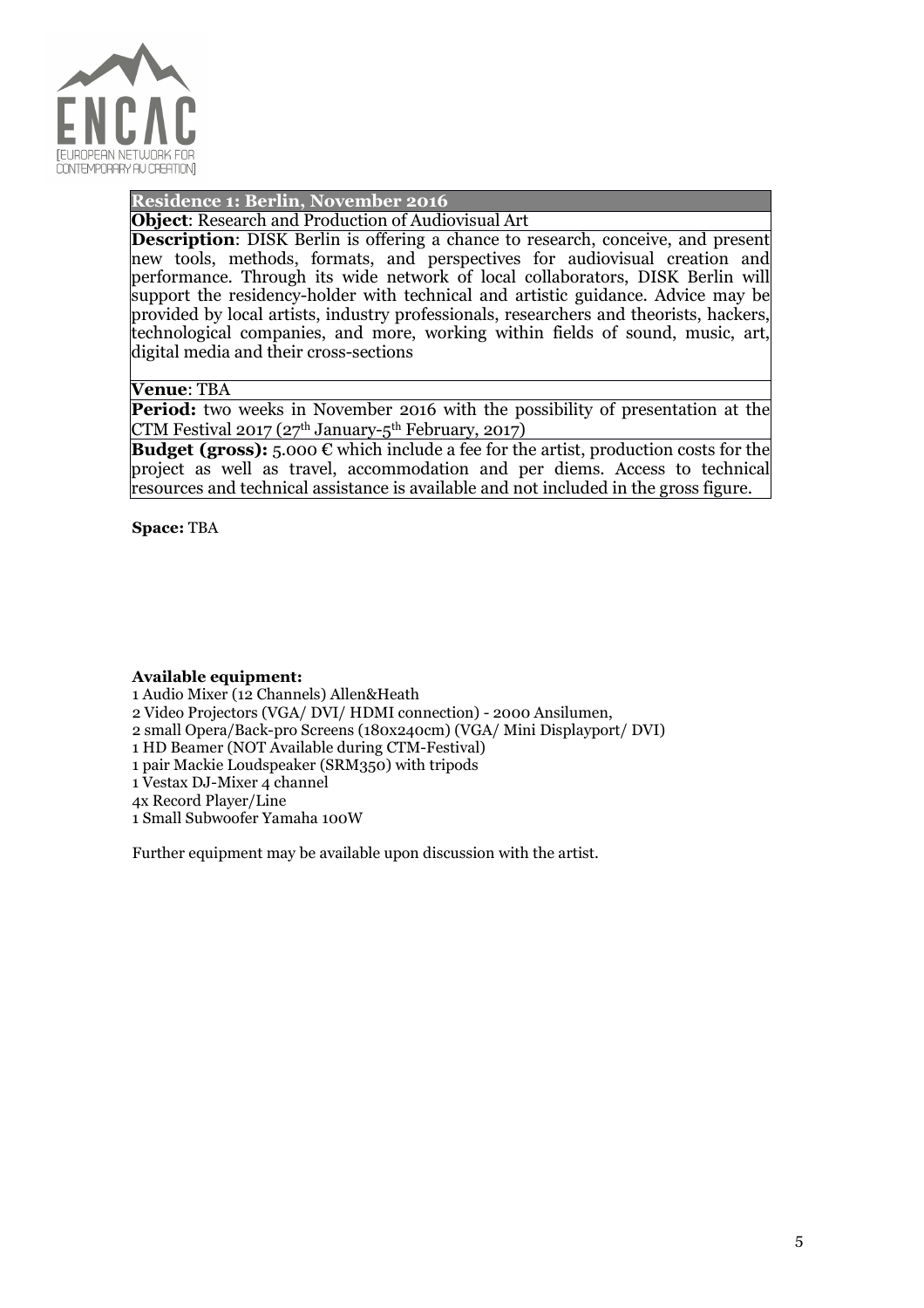

ence 2: Montpellier, December 2016

**Object:** research and production residency on performative arts and digital art

**Description:** The purpose of this residency is to widen the limits of the scenic fact in relation to digital art and new technologies. We are looking for projects that combine contemporary av creation techniques with scenic performance in any way: artificial intelligence based performances, real time data manipulation shows, multimedia contemporary dance, audiovisual electronic operas, performances with light, video and sound, robotic theatre, etc.

Venue: hTh humainTROPhumain CDN Montpellier (Montpellier, France) http://www.humaintrophumain.fr/web/

Period: two weeks in December 2016

**Budget (gross):** 6.000  $\epsilon$  which include a fee for the artist, production costs for the project as well as travel, accommodation and per diems. Access to technical resources and technical assistance is available and not included in the gross figure.

Humain trop humain – CDN of Montpellier is a contemporary creation centre, for promotion, reflection and encounter, where all artistic expressions live together with digital creation, contemporary music, debate, conferences, visual arts, education… A project that aims to celebrate the creative life. Addressed to all audiences and moreover for those who stoke the fire of curiosity.









Space: 2 training facilities, recording studio, big stage, audiovisual production laboratory, costume laboratory

#### Available equipment:

Full theatre equipment (sound, video, lights)

Digital art department equipment: microcontrollers, computers, sensors, editing software. For detailed technical specifications on the theatre equipment + digital art department equipment: Humain trop humain has an annual budget for the purchase of equipment that could improve the actual gear if needed for the selected project.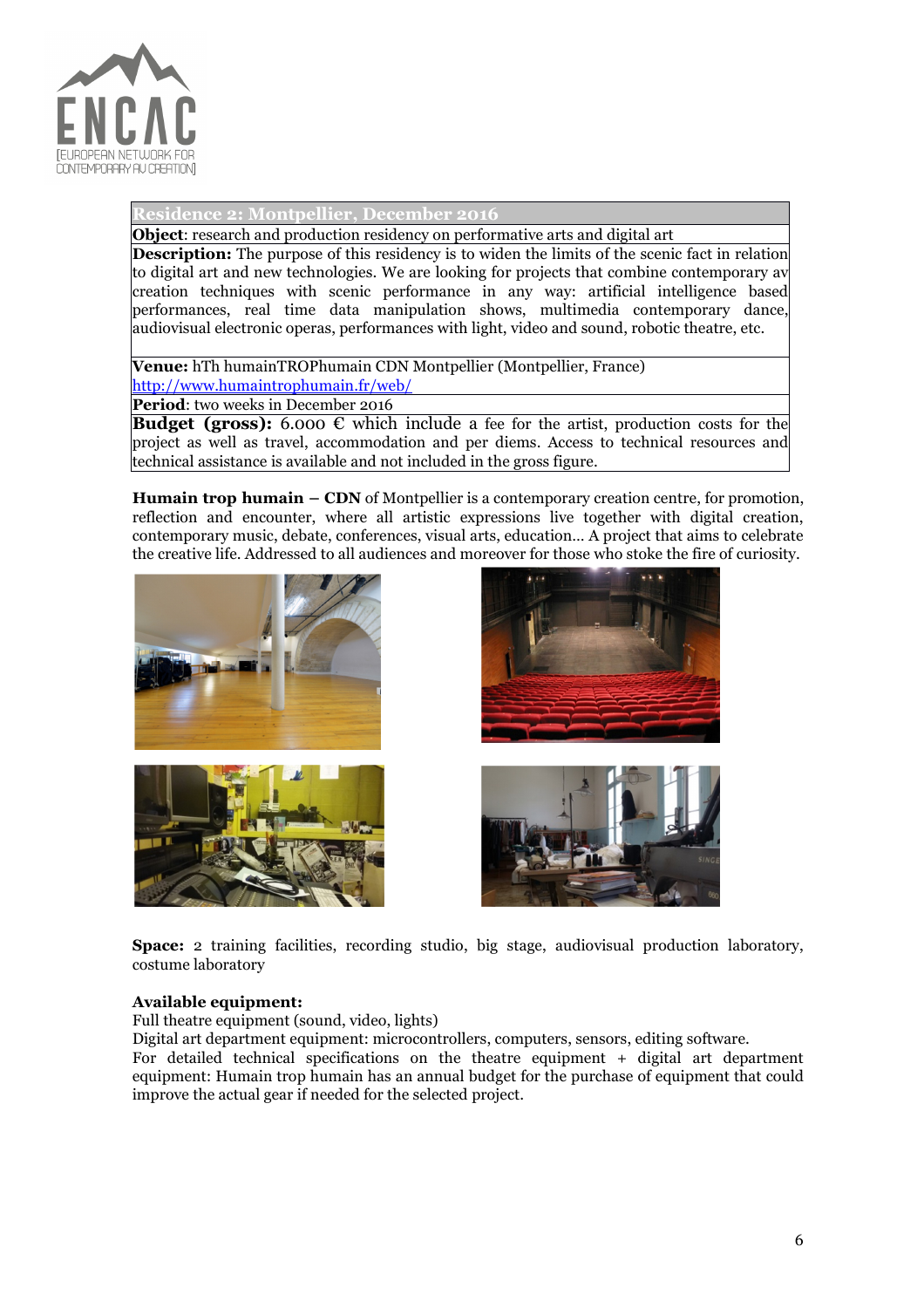

Residence 3: Gijón, January 2017

Object: research and production residency on audiovisual art

**Description:** the purpose of the residency is to produce an installation that involves building interactive interfaces or instruments. We are not only interested in sound processing and sound creation but also the manipulation and interaction with 3D environments and Audiovisual Media The installation will be exhibited at LABoral after the residence.

Venue: LABoral Centro de Arte y Creación Industrial (Gijón, Spain)

www.laboralcentrodearte.org

Period: two weeks in January 2017

**Budget (gross):** 3.520  $\epsilon$  which include a fee for the artist, production costs for the project as well as travel and accommodation. Access to technical resources and technical assistance is available and not included in the gross figure.

LABoral Centro de Arte y Creación Industrial is an open platform for research, production, dissemination and interpretation of emerging cultural forms that result from the shifts brought by the creative use of new technologies. Plataforma Cero is LABoral's production centre for contemporary artworks and other cultural projects. Offering technical support, advice, resources and infrastructures to creators, working groups and educators, it facilitates the development of projects in the fields of arts and design.





Space: Studio for the artist. Structure of laboratories and training facilities: laboratory of experimental electronics and software, digital fabrication laboratory, audiovisual production platform, sound laboratory.

#### Available equipment: fabLAB:

- CNC milling machine
- Laser-cut machine
- 3D printers
- Vertical drill machine
- **Plotter**
- Manual thermal plate
- Cutting plotter

Plat0:

- Area: 319.70 m<sup>2</sup>
- Soundproofed ceiling
- Self-supporting truss structure
- 7 MB symmetrical bandwidth

For detailed technical specifications on the equipment  $[+]$ 

LABoral has an annual budget for the purchase of equipment that could support the specific needs for technical equipment of the selected projects. Potential candidates are asked to clearly state anticipated needs regarding technical and artistic support

Audiovisual Laboratory:

- Photo/video equipment
- **Microphones**
- Recorders
- Projectors
	- Computer equipment and software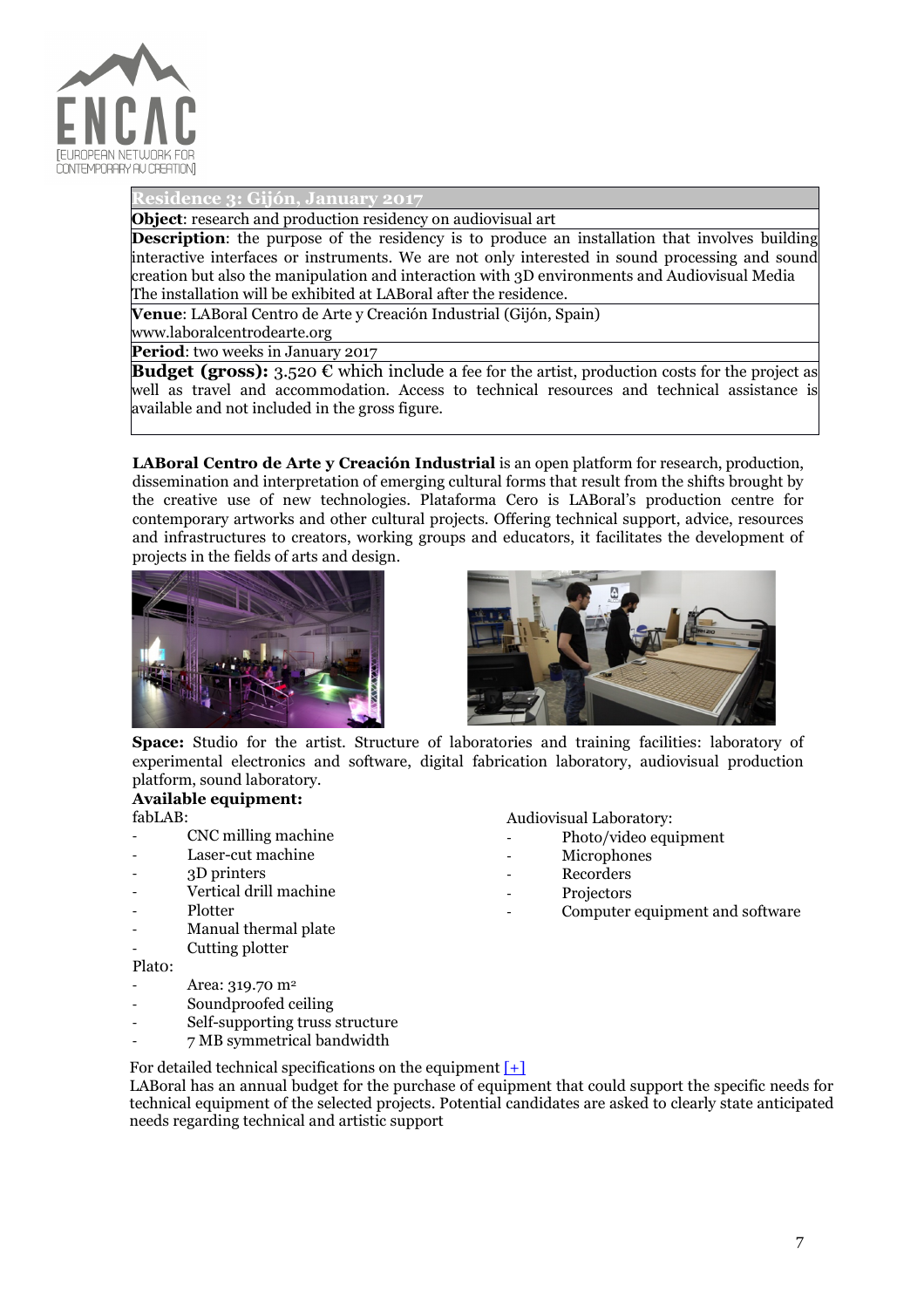

Residence 4: Quebec, February 2017

**Object:** research and production residency on sound art

**Description:** residency for the research and creation of an artwork that involves sound and electronic art

Venue: Avatar (Quebec, Canada) http://avatarquebec.org/en/

Period: two weeks in February 2017

**Budget (gross):** 2.000  $\epsilon$  which include a fee for the artist, and production costs for the project. Avatar will take care of travel, accommodation and per diems. Access to technical resources and technical assistance is available and offered.

Avatar is a self-run artist centre specialized in researching, creating, disseminating, publishing, and distributing audio and electronic art. The centre is a non-profit organization and, in its 20 years of existence, has initiated activities to promote production, discussion, and collaboration among professional artists at every level through local, national, and international networks. Its facilities are located in Quebec City in the Coopérative Méduse building and include research and recording studios, a multipurpose room, a computer laboratory, and an electronics lab containing cutting-edge audio and electronic equipment.

Avatar's primary mission is to promote the research, creation, and dissemination of audio and electronic art in all its current and future forms to continually revitalize artists and their discipline.

To do this, Avatar:

- Provides artists with equipment, workspace, and specialized knowledge

- Supports the creation, production, and dissemination of projects

- Organizes activities in collaboration with other organizations
- Sparks discussions between artists and the public

- Shares its expertise through various activities (training workshops, talks, etc.) intended for professional artists.

#### Space:

Research and recording studios, a multi-purpose room, a computer laboratory, and an electronics lab containing cutting-edge audio and electronic equipment. Avatar has also had a public listening centre since the summer of 2012.



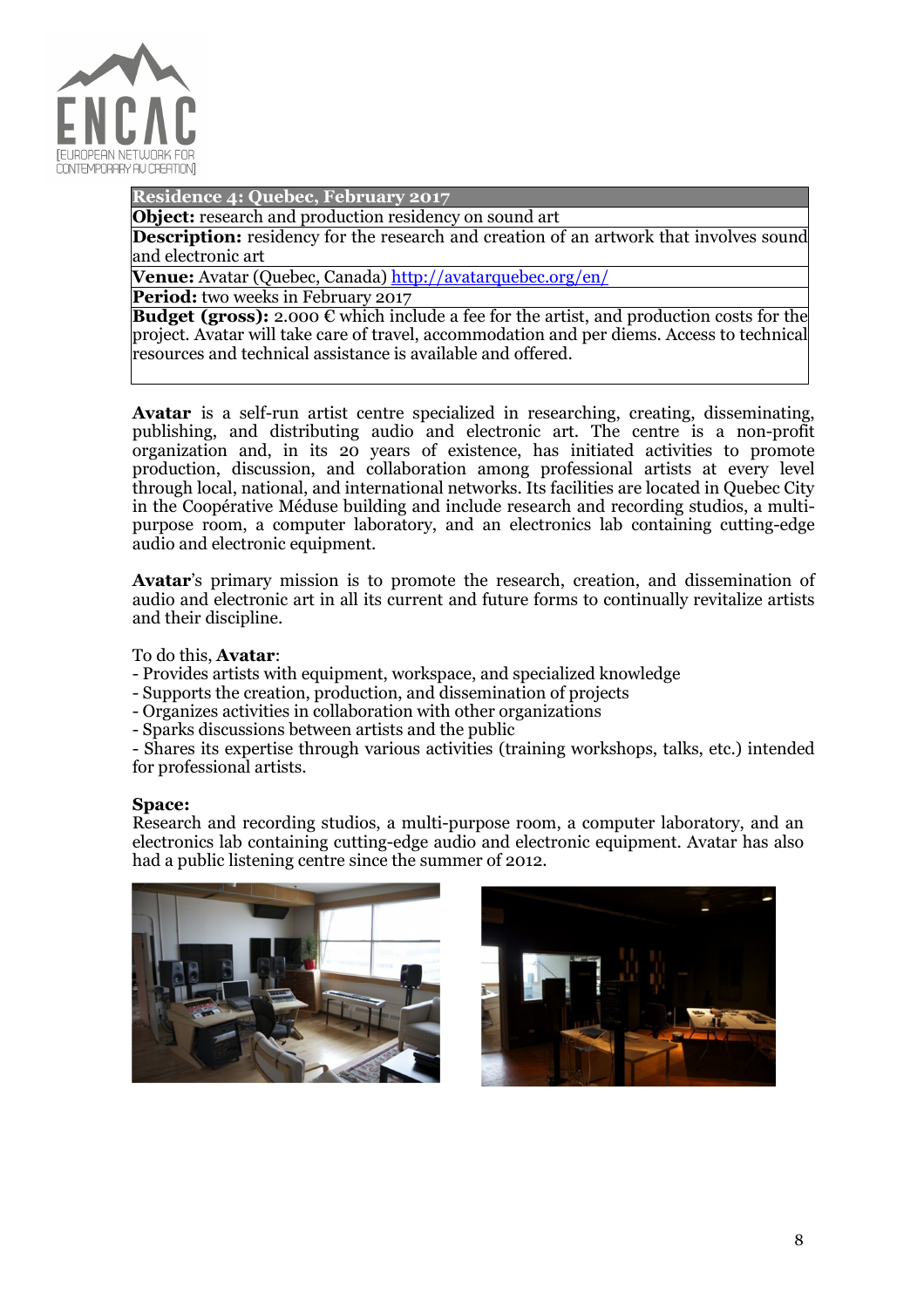

# Available equipment:

Recording Studio:

- Piano Yamaha Disklavier Pro C7
- ProTools HD Native with Apogee interface
- 5.1 Genelec Monitoring System
- Analog mastering processors
- Focusrite, Millenia and Avalon preamplifiers
- Neumann, AKG, DPA, Royer and Shure microphones

Great selection of DAWs and plugins (Waves, Ableton Live, Logic Pro, GRM Tools, etc.)

Sound Devices mobile recording equipment

Electronics and Media Equipment:

Electronic interfaces (Arduino, Rasperry Pi, Udoo), and selection of sensors and Electronic devices

- Photo/Video equipment (2 Canon 7D with a selection of lenses)
- Controllers
- Audio monitors

Video projector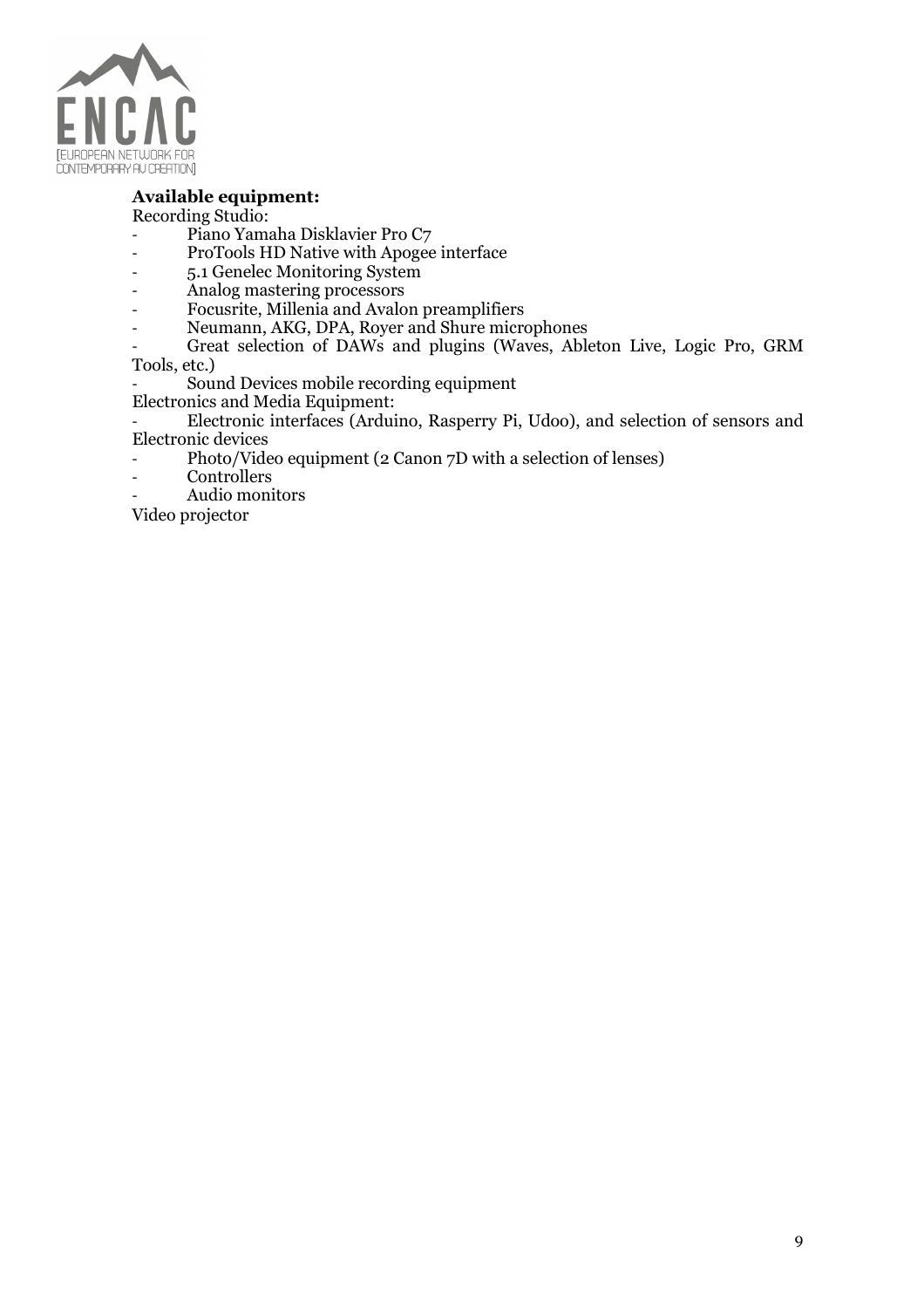

Residence 5: Gijón, April 2017

Object: research and production residency on audiovisual art

**Description:** Production of an audiovisual piece that works with light, video and sound.

Addressed to all creators interested in the evolution of multimedia creation related to audiovisual culture: performances, live audiovisual, audiovisual installations including digital sets, light architecture.

The aim is to extend the limits within the world of experimental audiovisual creation applied to the context of the performance and installation.

Final results will be presented at LEV festival 2017, taking place on April/May 2017.

Proposals whose visual aspect enrich the objectives of the festival will be especially valued, as well as proposals with both an installative dimension and a development as an audiovisual performance.

Venue: LABoral Centro de Arte y Creación Industrial (Gijón, Spain)

www.laboralcentrodearte.org and www.levfestival.com

Period: one month in April 2017

**Budget (gross):** 4.520  $\epsilon$  which include a fee for the artist, production costs for the project as well as travel and accommodation. Access to technical resources and technical assistance is available and not included in the gross figure.

LABoral Centro de Arte y Creación Industrial is an open platform for research, production, dissemination and interpretation of emerging cultural forms that result from the shifts brought by the creative use of new technologies. Plataforma Cero is LABoral's production centre for contemporary artworks and other cultural projects. Offering technical support, advice, resources and infrastructures to creators, working groups and educators, it facilitates the development of projects in the fields of arts and design.





Space: Studio for the artist. Structure of laboratories and training facilities: laboratory of experimental electronics and software, digital fabrication laboratory, audiovisual production platform, sound laboratory.

#### Available equipment:

fabLAB:

- CNC milling machine
- Laser-cut machine
- 3D printers
- Vertical drill machine
- **Plotter**
- Manual thermal plate
- Cutting plotter

Plato:

- Area: 319.70 m<sup>2</sup>
- Soundproofed ceiling
- Self-supporting truss structure
- 7 MB symmetrical bandwidth

For detailed technical specifications on the equipment  $[+]$ 

LABoral has an annual budget for the purchase of equipment that could support the specific needs for technical equipment of the selected projects. Potential candidates are asked to clearly state anticipated needs regarding technical and artistic support.

Audiovisual Laboratory:

- Photo/video equipment
- Microphones
- **Recorders**
- **Projectors** 
	- Computer equipment and software